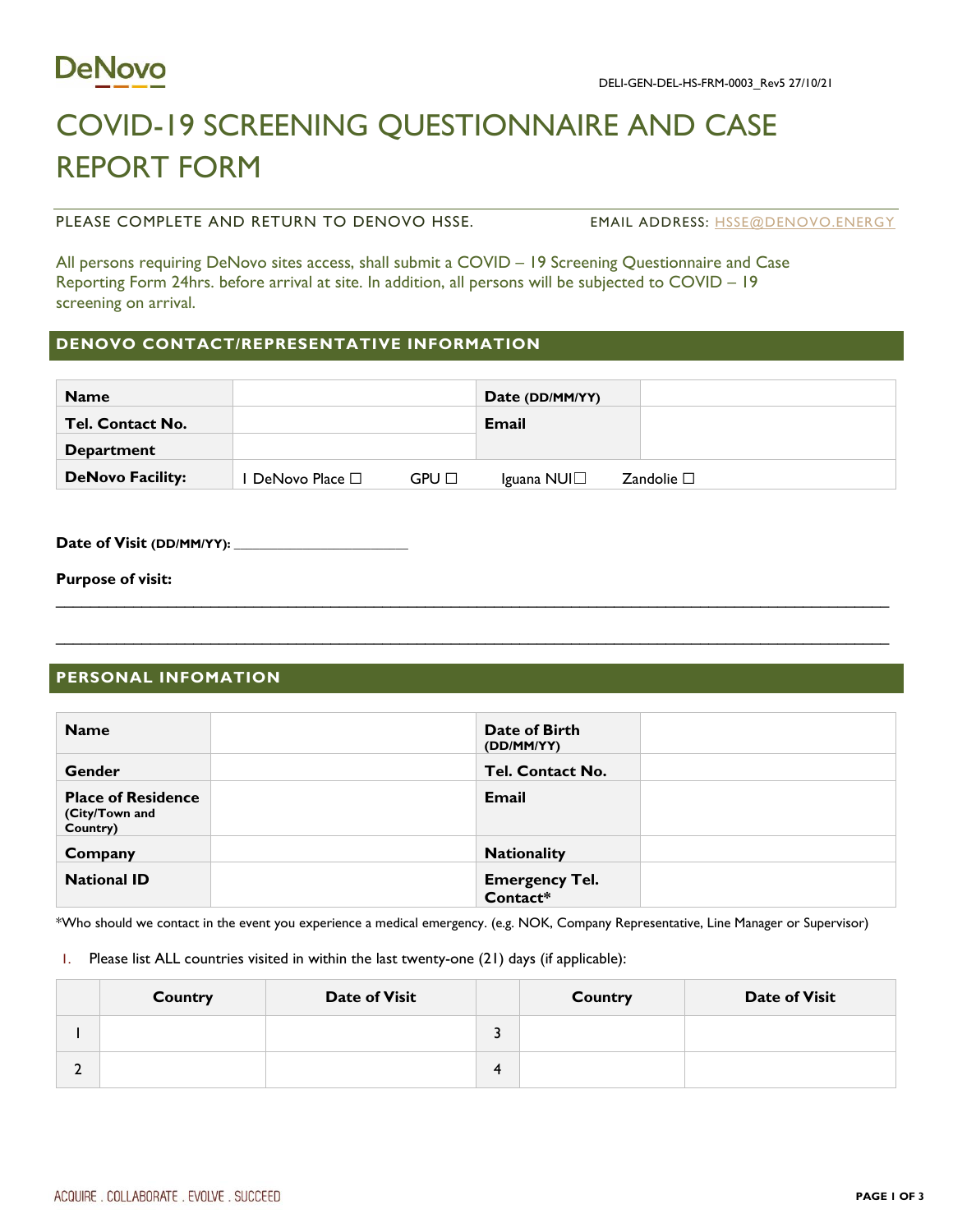

- 2. Have you been tested for COVID 19 within the last (21) days? **Yes** ☐ **No** ☐
- **Test Type** Test Location **Date of** Date of **Testing Reasons for Testing**
- a. If you answered "**Yes**" to question two (2) please provide details below:

3. Have you visited or been in contact with / exposed to individuals testing positive for COVID19 /persons exhibiting any of the symptoms of the virus (21) days? **Yes ⊠** No **□** 

If yes, state particulars

4. Have you been in contact with / exposed to individuals that may have been in contact with individuals testing positive for COVID19 /persons exhibiting any of the symptoms of the virus within the last twenty-one (21) days? **Yes** ☐ **No** ☐

\_\_\_\_\_\_\_\_\_\_\_\_\_\_\_\_\_\_\_\_\_\_\_\_\_\_\_\_\_\_\_\_\_\_\_\_\_\_\_\_\_\_\_\_\_\_\_\_\_\_\_\_\_\_\_\_\_\_\_\_\_\_\_\_\_\_\_\_\_\_\_\_\_\_\_\_\_\_\_\_\_\_\_\_\_\_\_\_\_\_\_\_\_\_\_\_\_

If yes, state particulars \_\_\_\_\_\_\_\_\_\_\_\_\_\_\_\_\_\_\_\_\_\_\_\_\_\_\_\_\_\_\_\_\_\_\_\_\_\_\_\_\_\_\_\_\_\_\_\_\_\_\_\_\_\_\_\_\_\_\_\_\_\_\_\_\_\_\_\_\_\_\_\_\_\_\_\_\_\_\_\_

*5.* Are you or any members of your family exhibiting any of the symptoms of the virus? *(Tick Yes or No for applicable symptoms):*

| Symptom                                    | <b>Yes</b> | <b>No</b> | <b>Symptom</b>                                                   | <b>Yes</b> | <b>No</b> |
|--------------------------------------------|------------|-----------|------------------------------------------------------------------|------------|-----------|
| Fever >100.4F (38C) or Chills              |            |           | Dry cough or Sore throat                                         |            |           |
| <b>Fatigue</b>                             |            |           | <b>Headaches</b>                                                 |            |           |
| <b>Runny Nose</b>                          |            |           | <b>Muscle aches and pains</b>                                    |            |           |
| <b>General feeling of being unwell</b>     |            |           | <b>Shortness of breath</b>                                       |            |           |
| Loss of taste or smell                     |            |           | Diarrhea, Nausea or Vomiting                                     |            |           |
| <b>Conjunctivitis</b>                      |            |           | A rash on skin, or discoloration of fingers<br>or toes.          |            |           |
| Have you ever tested positive for COVID-19 |            |           | If Yes, please insert date and fit to work date:                 |            |           |
|                                            |            |           | <b>COVID-19 Positive Test Date</b>                               |            |           |
|                                            |            |           |                                                                  |            |           |
|                                            |            |           | <b>Fit to Work Date Container the Second Structure Container</b> |            |           |

6. Vaccination status:  $\Box$  Fully vaccinated Date of  $2^{nd}$  dose :  $\Box$  Partial vaccination  $\Box$  Unvaccinated

7. Has your company implemented a plan, or any measures, in response to the SARS-CoV-2 virus / COVID-19? **Yes** ☐ **No** ☐ Please provide details: \_\_\_\_\_\_\_\_\_\_\_\_\_\_\_\_\_\_\_\_\_\_\_\_\_\_\_\_\_\_\_\_\_\_\_\_\_\_\_\_\_\_\_\_\_\_\_\_\_\_\_\_\_\_\_\_\_\_\_\_\_\_\_\_\_\_\_\_\_\_\_\_\_\_\_\_\_\_\_\_\_\_\_\_\_

**\_\_\_\_\_\_\_\_\_\_\_\_\_\_\_\_\_\_\_\_\_\_\_\_\_\_\_\_\_\_\_\_\_\_\_\_\_\_\_\_\_\_\_\_\_\_\_\_\_\_\_\_\_\_\_\_\_\_\_\_\_\_\_\_\_\_\_\_\_\_\_\_\_\_\_\_\_\_\_\_\_\_\_\_\_\_\_\_\_\_\_\_\_\_\_\_\_\_\_\_\_\_\_\_\_\_\_\_\_\_\_\_**